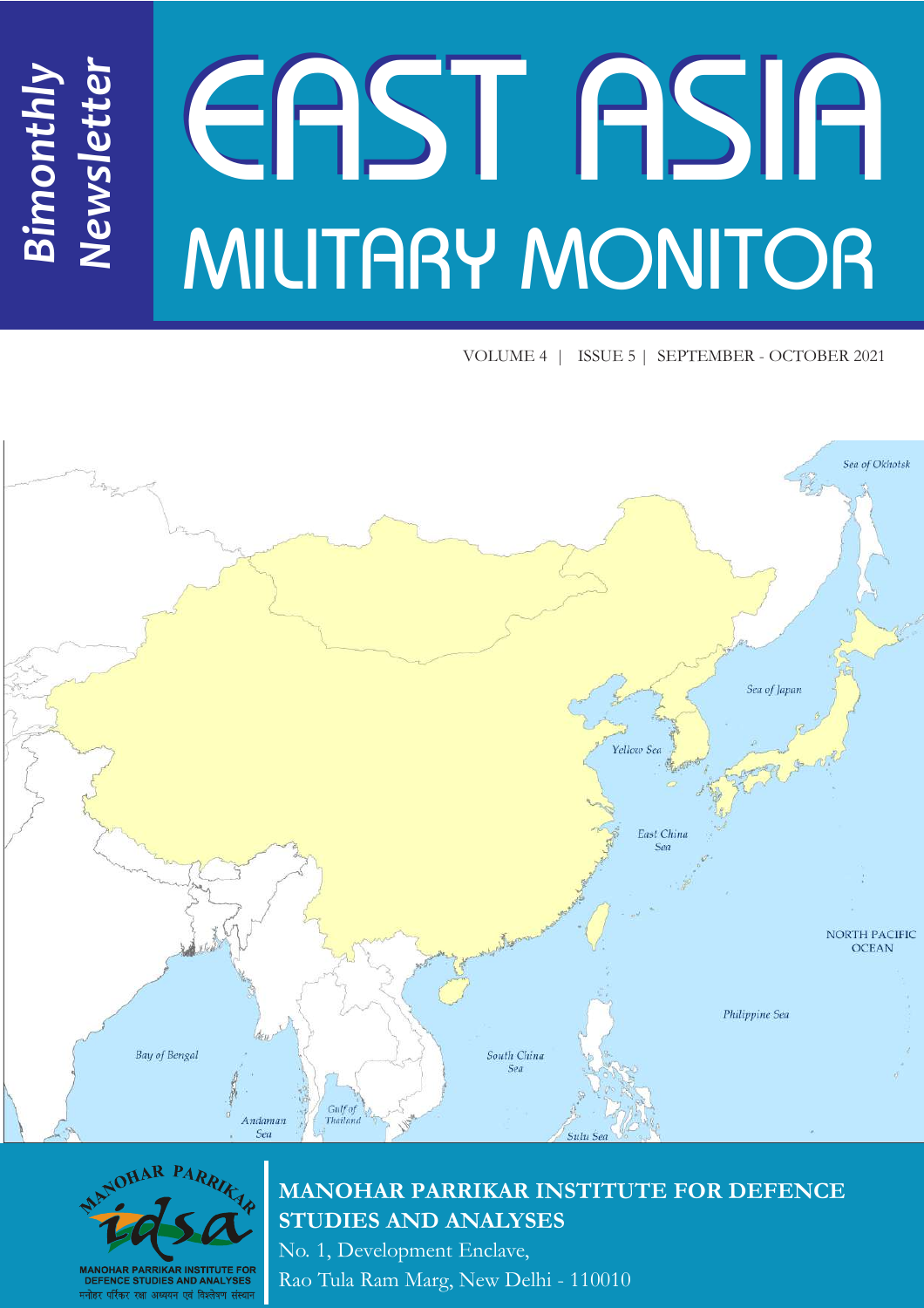# **CONTENTS**

#### **MAPPING EAST ASIA**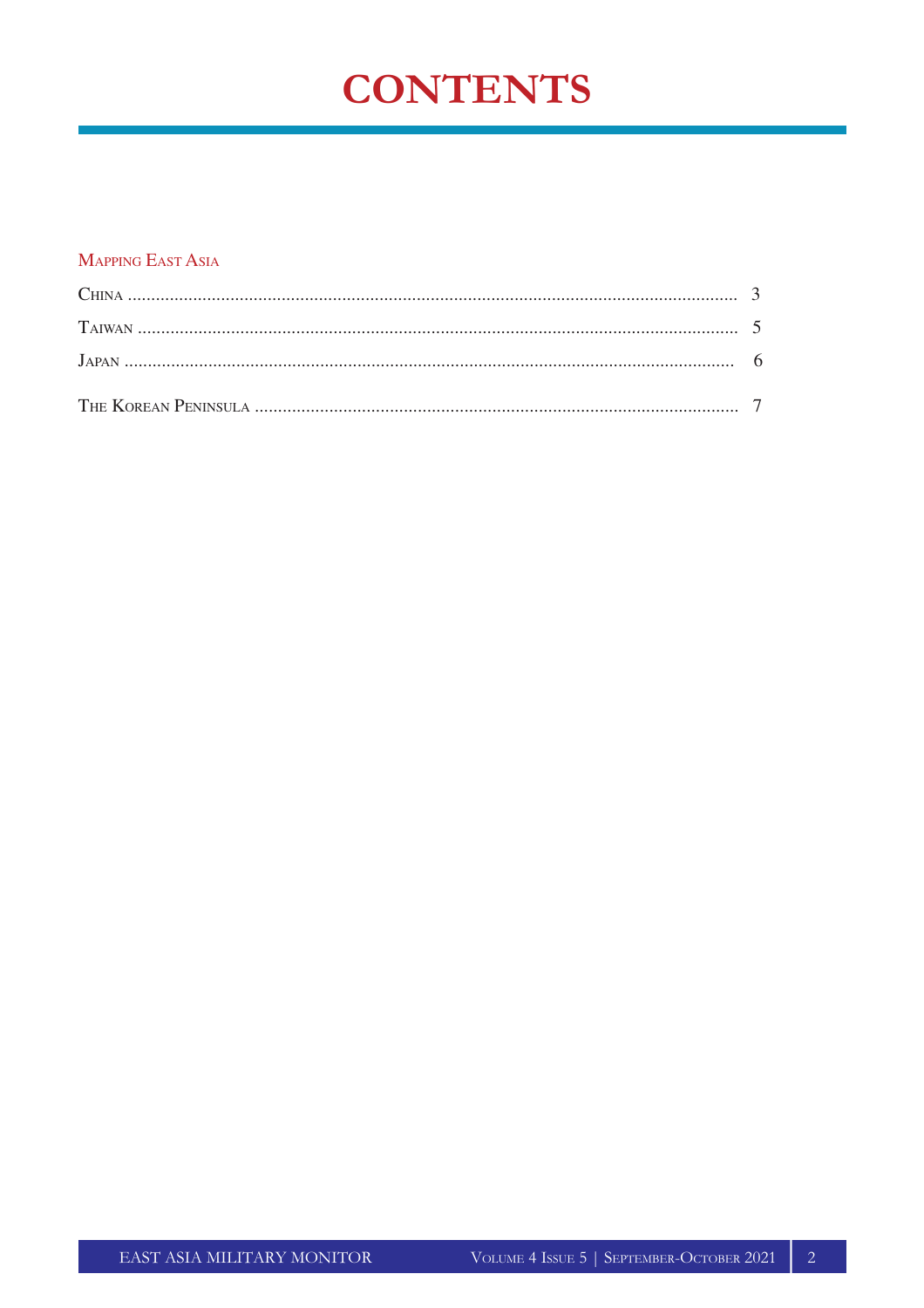# **CHINA**

#### **UN Peacekeeping Drill 'Shared Destiny' Held in China**

The People's Liberation Army (PLA) organized the first UN peacekeeping field training exercise themed 'Shared Destiny 2021'. The joint multinational exercise was conducted from 6 to 15 September at the PLA Ground Force's Queshan Combined Tactical Training Base in Henan Province. Troops from four countries — China, Mongolia, Pakistan and Thailand — participated in the 10-day exercise. Reportedly, the training exercise was conducted in three stages: the first stage involved independent training for troops of different specialities; the second stage was the joint training of the participating armies in mixed groups; and the third entailed training demonstration and observation. The exercise comprised infantry soldiers, aviation squads, engineers and transport and medical personnel and the use of armoured assault vehicles, helicopters and unmanned aircraft. The deputy head of training at the headquarters, Lt. Col. Zhang Yiming observed in an interview that the objective of the exercise, was "to foster practical cooperation among the countries that contribute peacekeepers and improve the skills of standby peacekeeping units".<sup>1</sup> Towards the conclusion of the exercise, China's Central Military Commission hailed the exercise as an important event for commemorating the 50th anniversary of the restoration of the lawful

seat of the People's Republic of China in the United Nations.<sup>2</sup>

#### **China engages in multi-nation defence diplomacy**

In a move to boost China's defence ties with extraregional powers and neighbouring countries, Beijing held defence talks with the United Kingdom (UK), Singapore, Malaysia, Argentina and Laos. General Li Zuocheng, the Chief of Joint Staff Department under China's Central Military Commission (CMC) held virtual talks with General Sir Nik Carter, UK's Chief of Defence Staff on 10 September. In the meeting, both sides agreed to strengthen strategic communication and military cooperation.<sup>3</sup> Five days later, China and Singapore held the eighth China-Singapore Defence Policy Dialogue (DPD). Both sides affirmed their commitment to promote high-level exchanges, enhance strategic communication, expand pragmatic cooperation and multilateral coordination to advance robust military relations between the two countries. Subsequently, on 27 September, Chinese State Councilor and Defense Minister, Wei Fenghe spoke with Malaysia's Senior Minister of Defence Hishammuddin Hussein over a video call. During the meeting, Wei urged that China and Malaysia should work together to oppose hegemonism and power politics, strengthen communication and address differences on the South China Sea, and jointly uphold peace and stability in the Asia-Pacific region.<sup>4</sup> Following these meetings, China conferred with Argentina

<sup>1</sup> "International peacekeeping exercise fosters cooperation among neighbors", China Military, 7 September 2021 at http:// english.chinamil.com.cn/view/2021-09/07/content\_10087044.htm (Accessed on 1 November 2021).

<sup>2</sup> Zhao Lei, "China's first joint peacekeeping exercise concludes", *China Daily*, 15 September 2021 (Accessed on 2 November 2021).

<sup>3</sup> Li Wei, "China, UK to enhance military cooperation", *China Military*, 10 September 2021 at http://english.chinamil.com.cn/ view/2021-09/10/content\_10088281.htm (Accessed on 2 November 2021).

<sup>4</sup> "Chinese defense minister holds video talks with Malaysian counterpart", *XinhuaNet,* 27 September 2021 at http://www.news.cn/ english/2021-09/27/c\_1310213241.htm (Accessed on 1 November 2021).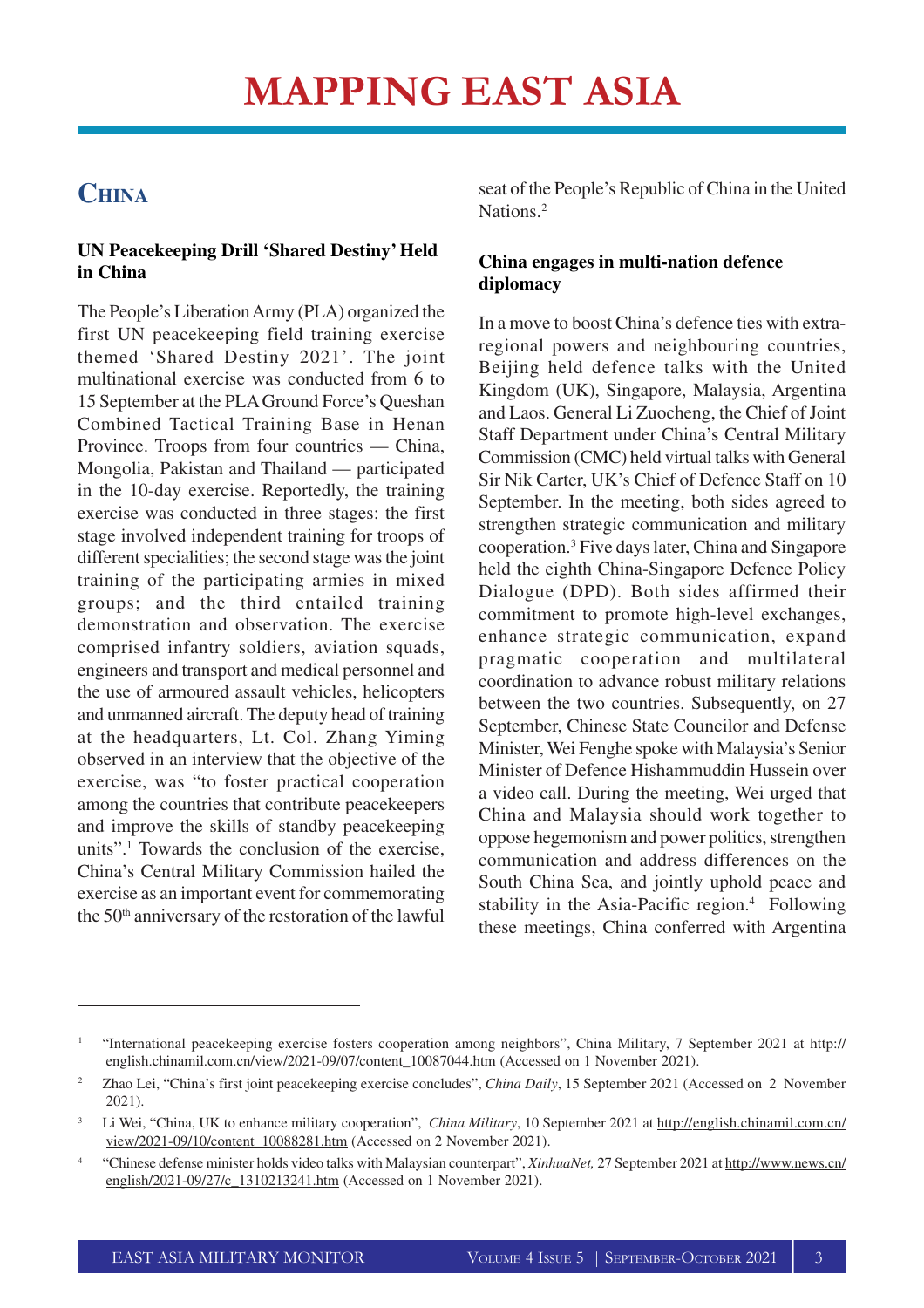and Laos on 22 and and 28 October respectively. General Wei Fenghe led the meeting with Argentina, while Beijing co-organised the seventh China-Laos Military Cooperation/Coordination committee meeting with Laos. In both the meetings, China discussed the regional security situation and called for expanding military, strategic and practical cooperation between China and the concerned countries.<sup>5</sup>

#### **China Executes Beach Landing Drills Near Taiwan**

The PLA carried out beach landing and assault drills in the Fujian province directly across the Taiwan Strait on 11 October. <sup>6</sup> Although officially, the exercise was not linked to Taipei, the drills followed just days after President Xi Jinping's declaration to achieve peaceful reunification of Taiwan.<sup>7</sup> Reportedly, the exercise involved shock troops, sappers and boat specialists, Also, the troops were organized into multiple waves to overrun the beach and perform combat operations at different stages. Furthermore, a short video of the exercise showed soldiers in small boats swiftlanding on a beach, throwing smoke grenades, breaking through barbed wire defences and digging trenches in the sand.<sup>8</sup>

#### **China-Russia Joint Naval Drill in Sea of Japan**

The PLA Navy in collaboration with their Russian counterpart, conducted a joint naval exercise in the Sea of Japan. The exercise was code-named 'Joint Sea 2021' and extended from 14 to 23 October.<sup>9</sup> Various advanced warships including the Type 055 large destroyer *Nanchang*, the Type 052D destroyer *Kunming*, the Type 054A frigates *Binzhou* and *Liuzhou*, and the Type 903A comprehensive supply ship *Dongpinghu*, as well as fixed anti-submarine warfare aircraft and vessel- borne helicopters were sent from China. Similarly, the Russian side deployed large anti-submarine ships, frigates and aircraft. Over the course of the drill, the Chinese and Russian navies engaged in practice communications, sea mine counter-measures, air defence, live-fire shooting at maritime targets, joint manoeuvring and joint anti-submarine missions.<sup>10</sup> Following the completion of the drill, a Chinese

<sup>5</sup> Zhen Chuo, "China, Argentina vow to deepen military cooperation", *China Military Online,* 22 October 2021 at http:// eng.mod.gov.cn/news/2021-10/22/content\_4897318.htm (Accessed on 1 November 2021); Zhen Chuo, "China and Laos agree to promote mil-to-mil relations", *China Military Online*, 28 October 2021 at http://eng.mod.gov.cn/news/2021-10/28/ content 4897916.htm (Accessed on 1 November 2021).

<sup>6</sup> "China says it carried out beach landing drills in province opposite Taiwan", *Reuters*, 11 October 2021 at https://www.reuters.com/ world/asia-pacific/china-says-it-carried-out-beach-landing-drills-province-opposite-taiwan-2021-10-11/ (Accessed on 31 October 2021).

<sup>7</sup> Carlos Garcia and Yew Lun Tian, "China's Xi vows 'reunification' with Taiwan", *Reuters,* 10 October 2021 at https:// www.reuters.com/world/china/chinas-xi-says-reunification-with-taiwan-must-will-be-realised-2021-10-09/ (Accessed on 31 October 2021).

<sup>8</sup> "China says it carried out beach landing drills in province opposite Taiwan",,no. 6.

<sup>9</sup> Chen Zhuo,"China-Russia Joint Sea 2021 military exercise concludes", *China Military Online,* 23 October 2021 at http:// eng.mod.gov.cn/news/2021-10/23/content\_4897383.htm (Accessed on 30 October 2021).

<sup>&</sup>lt;sup>10</sup> Guo Yuandan and Liu Xuanzun, "China, Russia hold joint naval drill in Sea of Japan, display 'higher level of trust, capability', *Global Times*, 14 October 2021 at https://www.globaltimes.cn/page/202110/1236294.shtml (Accessed on 30 October).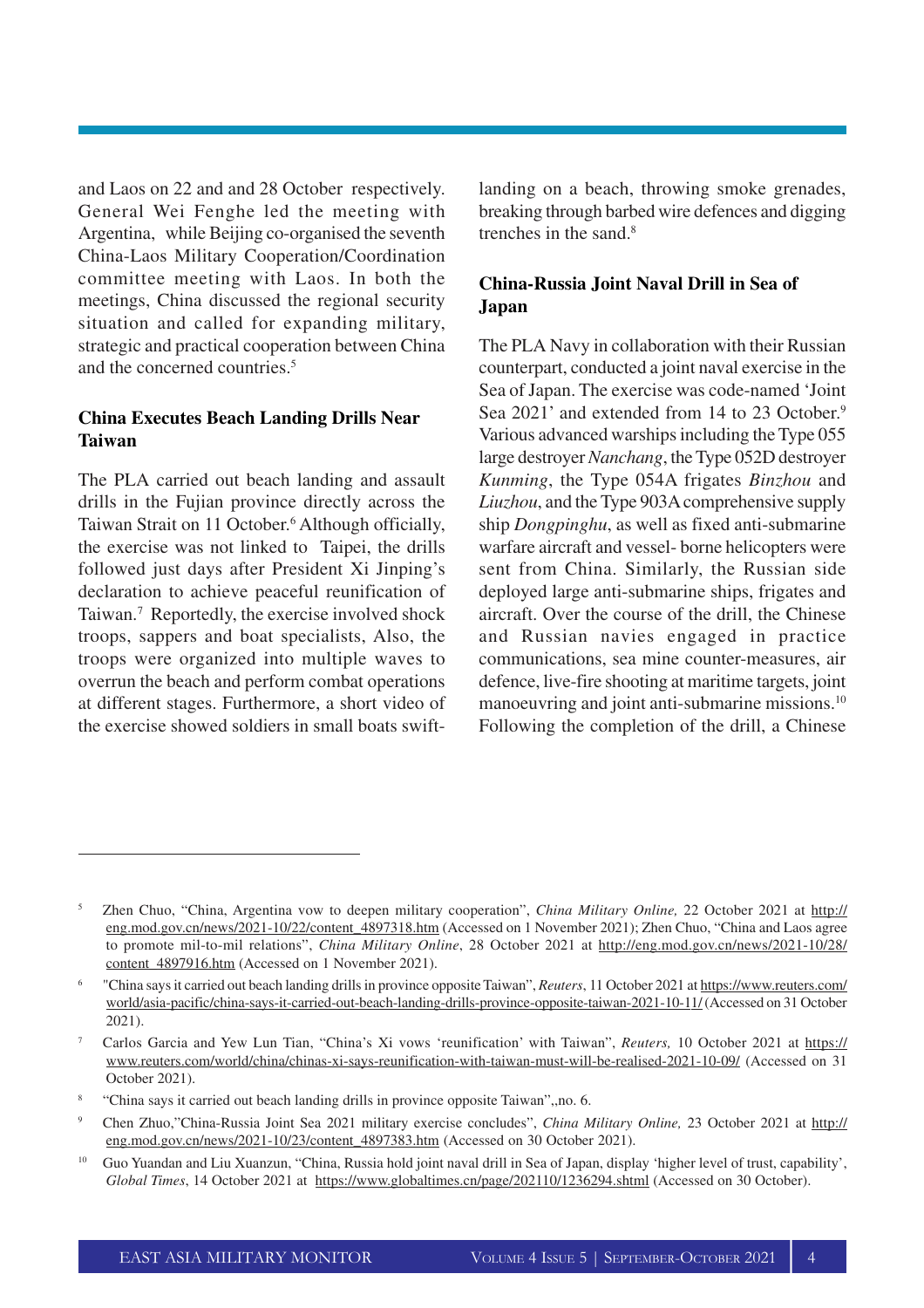military spokesperson contended in an interview that the drill had enhanced China and Russia's ability to counter security threats in the region. In a separate statement to the media, Tan Keifei, a spokesperson for the Ministry of National Defense, stated that the exercise had deepened military relations between the two countries.<sup>11</sup>

### **TAIWAN**

Taiwan's Ministry of National Defense publicly confirmed for the first time, the existence of the Yun Feng (Cloud Peak) medium-range surface-tosurface missile programme. The confirmation came during a joint hearing of the Legislative Yuan's Foreign Affairs and National Defense Committee and Finance Committee, on a proposed special budget of NT\$ 240 billion to boost Taiwan's missile capability. <sup>12</sup> Although Taiwan's Defense Minister Chiu Kuo-cheng declined to publicly divulge the details about the missile programme, as per reports, the Yun Feng missile has a range of 1200 to 1500 kilometres.<sup>13</sup>Accordingly, the missile will be able to target the Chinese airports, harbours and command centres in the hinterland. Further, to boost Taiwan's self-defence, the missile could also be deployed to disrupt China's planned sorties in a conflict. It is noteworthy that Taiwan's missile development programme has been underway since the 1990s, and the Yun Feng missiles are considered a key component in Taiwan's asymmetric warfare strategy against China.<sup>14</sup>

#### **Taiwan President acknowledges presence of US Troops in Taiwan**

In a media interview, Taiwan's President Tsai Ingwen, acknowledged the presence of US troops on the Island for training purposes. Prior to this explicit acknowledgement, there were 'vague' and conflicting reports in this regard in 2020, emanating from both the US military and Taiwan's defence ministry. However, the confirmation came in the backdrop of China's increasing military pressure on Taiwan.<sup>15</sup>Although Tsai did not reveal the exact number of US troops present in Taiwan, she hinted ongoing military cooperation with the US by remarking that it was "not as many as people thought… We have a wide range of cooperation with the U.S. aiming at increasing our defense capability."<sup>16</sup> The significance of Tsai's admission lies in the fact that she is the first president to acknowledge such a presence since the US officially left Taiwan in 1979. Reportedly, a

<sup>11</sup> "China-Russia joint naval drill enhances capability to counter threats, securing regional peace: spokesperson", *XinhuaNet,* 28 October 2021 at http://www.news.cn/english/2021-10/28/c\_1310275889.htm (Accessed on 30 October 2021).

<sup>&</sup>lt;sup>12</sup> "Taiwan military confirms 'Yun Feng' missile's existence", *Focus Taiwan*, 6 October 2021 at https://focustaiwan.tw/politics/ 202110060012 (Accessed on 7 October 2021).

<sup>13</sup> Matthew Strong, "Taiwan defense minister says long-range cruise missile still in development", *Taiwan News*, 6 October 2021 at https://www.taiwannews.com.tw/en/news/4307537 (Accessed on 7 October 2021).

<sup>14</sup> No. 12

<sup>15</sup> "Tsai confirms US troops present", *Taipei Times*, 29 October 2021 at https://www.taipeitimes.com/News/front/archives/2021/ 10/29/2003766945 (Accessed on 30 October 2021).

<sup>&</sup>lt;sup>16</sup> Will Ripley, Eric Cheung and Ben Westcott, "Taiwan's President says the threat from China is increasing 'every day' and confirms presence of US military trainers on the island", *CNN*, 28 October 2021 at https://edition.cnn.com/2021/10/27/asia/ tsai-ingwen-taiwan-china-interview-intl-hnk/index.html (Accessed on 30 October 2021).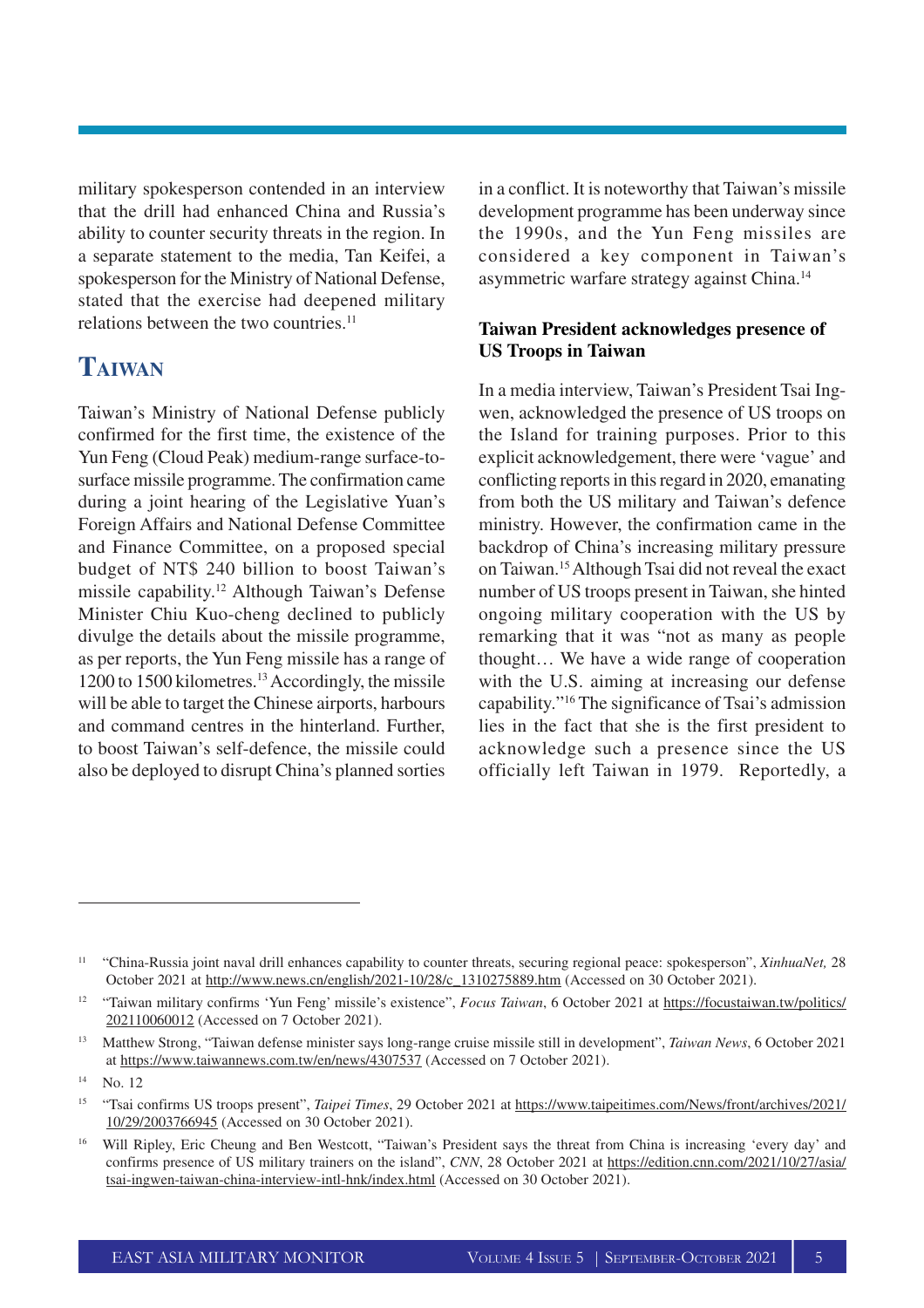platoon of 40 marines from Taiwan's Marine Corps have been sent to Guam "on a one-month training program" under a Taiwan-US defence cooperation and exchange programme.<sup>17</sup>

## **JAPAN**

#### **Japan Participates in a Series of Joint Naval Exercises**

The Japan Maritime Self-Defense Force (MSDF), with an eye on increasing threat from China, engaged in a series of joint naval exercises involving multiple countries. The primary objective of these exercises were to strengthen MSDF's tactical skills and interoperability with foreign navies. The first series of joint naval exercises was held from 2 to 3 October in the waters southwest of Okinawa. Three Japanese MSDF vessels including helicopter-carrying destroyer *JS Ise,* joined the US Navy carrier strike groups led by flagships *USS Ronald Reagan* (CVN 76) and *USS Carl Vinson* (CVN 70), and the UK's carrier strike group led by *HMS Queen Elizabeth*. Frigates from the Netherlands, Canada and New Zealand also joined them. The training exercises then moved from the waters off Okinawa to the South China Sea on 4 October, and continued there till 9 October. Here, except the US, the other five countries participated in the naval exercise.<sup>18</sup>

Simultaneous to the six-nation exercise, Japan also participated in India-Japan Maritime Bilateral Exercise (JIMEX) conducted in the Arabian Sea from 6 to 8 October. The Japanese navy fleet was led by Rear Admiral IkeuchiIzuru, Commander Escort Flotila - 3 (CCF-3), and included JMSDF ships *Kaga*, an Izumo-Class Helicopter Carrier and a Guided Missile Destroyer named *Murasame*. From the Indian side, Rear Admiral Ajay Kochhar, Flag Officer Commanding Western Fleet, commanded the indigenously-built Guided Missile Stealth Destroyer, *Kochi* and Guided Missile Frigate, *Teg*. <sup>19</sup> The objective of the exercise was to deepen mutual understanding of operational procedures and improve interoperability by way of conducting several advance exercises. Multidimensional exercises encompassing weapon firings, cross-deck helicopter operations and complex surface, anti-submarine and air warfare drills were undertaken to build coordination between the navies.

Within a few days of the conclusion of JIMEX, Japan along with the US, Australia and India, again organised a joint naval drill extending from 13 to 15 October. Reportedly, the exercise focused on advanced surface and anti-submarine warfare exercises, seamanship evolution and weapon firings. In this exercise too, Japan involved its *JS Kaga* and *JS Murasame* while the Indian Navy participated with the *INS Ranvijay,* the *INS*

<sup>17</sup> "Defense minister confirms marines training in Guam", *Taipei Times,*3 November 2021 at https://www.taipeitimes.com/News/ taiwan/archives/2021/11/03/2003767234 (Accessed on 4 November 2021).

<sup>18</sup> Takushi Ohashi, "China's Reaction to Six Nation Joint Naval Exercises Proves their Point", *Japan Forward*, 19 October 2021 at https://japan-forward.com/chinas-reaction-to-six-nation-joint-naval-exercises-proves-their-point/ (Accessed on 20 October 2021).

<sup>19</sup> "Fifth Edition of Japan-India Bilateral Maritime Exercise 'JIMEX'", *Ministry of Defence*, PIB, 5 October 2021 at https:// pib.gov.in/PressReleasePage.aspx?PRID=1761131 (Accessed on 6 October 2021).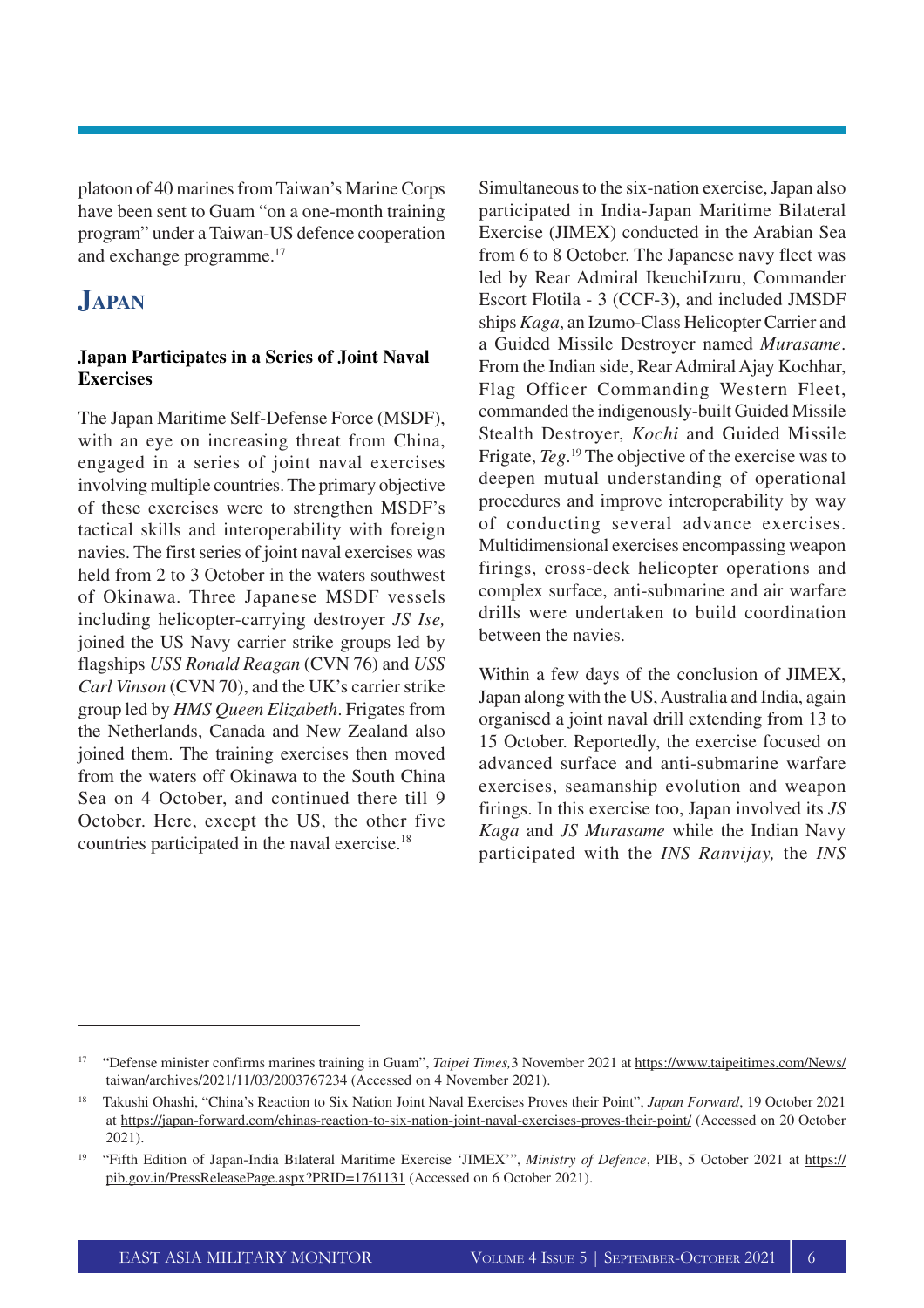*Satpura*, the P-8I long-range maritime patrol aircraft and a submarine. The US Navy was represented by aircraft carrier *USS Carl Vinson*, and two destroyers, *USS Lake Champlain* and *USS Stockdale*, while the Royal Australian Navy was represented by the *HMAS Ballarat* and the *HMAS Sirius*. 20

#### **LDP Calls for Doubling the Defence Budget**

Japan's ruling Liberal Democratic Party (LDP) in its election manifesto, pledged to double Japan's defence spending to 2 per cent of the GDP. The LDP called for bolstering Japan's defence capabilities in view of China's assertive behaviour across the Taiwan Strait and the contested Senkaku Islands as well as North Korea's nuclear and missile programme.<sup>21</sup> Earlier in May, Defense Minister Nobuo Kishi had suggested that Japan needs to increase its defence capabilities at a "radically different pace than in the past," and thus appropriately allocate funds required to defend national sovereignty. 22

#### **Foreign Submarine Spotted by MSDF**

The Japanese Defense Ministry in a statement alleged that a Chinese submarine was spotted near

its southern islands' waters. Reportedly, the MSDF spotted a foreign submarine, suspected to be Chinese, outside Japan's territorial waters, east of the Amami-Oshima Island, situated in the Kagoshima prefecture. The Japanese destroyer and patrol aircraft monitored the submarine, which subsequently left the contiguous zone. Thereafter, Japan engaged in collecting information and employed surveillance with a sense of urgency. The submarine reportedly did not enter Japanese territorial waters; Japan believed that the submarine could be Chinese since its destroyer was spotted nearby. 23

## **KOREAN PENINSULA**

#### **North Korea Holds Military Parade on its 73rd Anniversary**

North Korea celebrated the 73<sup>rd</sup> anniversary of its foundation with a night-time parade in Pyongyang. The parade was held at Pyongyang's Kim Il Sung square at midnight with the North Korean dictator Kim Jong Un in attendance.<sup>24</sup> Along with soldiers, paramilitary and public security forces, the parade also featured personnel wearing orange hazmat suits with medical-grade masks. Reportedly, this unusual demonstration was made to convey the

<sup>&</sup>lt;sup>20</sup> "Next phase of Quad's naval drills to kick off in Bay of Bengal today", *Hindustan Times*, 12 October 2021 at https:// www.hindustantimes.com/india-news/quad-navies-set-to-kick-off-2nd-phase-of-malabar-drills-101633935786044.html (Accessed on 16 October 2021).

<sup>&</sup>lt;sup>21</sup> Kosuke Takahashi and Gabriel Dominguez, "Japan's LDP vows to double defence spending amid 'increasingly severe security environment' ", *Janes*, 18 October 2021 at https://www.janes.com/defence-news/news-detail/japans-ldp-vows-to-double-defencespending-amid-increasingly-severe-security-environment (Accessed on 20 October 2021).

<sup>22</sup> Junnosuke Kobara "Japan to scrap 1% GDP cap on defense spending: Minister Kishi", *Nikkei Asia*, 20 May 2021, at https:// asia.nikkei.com/Editor-s-Picks/Interview/Japan-to-scrap-1-GDP-cap-on-defense-spending-Minister-Kishi (Accessed on 20 October 2021).

<sup>23</sup> "Japan says suspected Chinese submarine seen near territorial waters", *Reuters,* 12 September 2021 at https:// www.japantimes.co.jp/news/2021/09/12/national/china-submarine-territorial-waters/ (Accessed on 15 September 2021).

<sup>&</sup>lt;sup>24</sup> "North Korea parades military hardware to celebrate founding", *Al Jazzeera*, 9 September 2021 at https://www.aljazeera.com/ gallery/2021/9/9/in-pictures-north-korea-founding-day-parade (Accessed on 23 September 2021).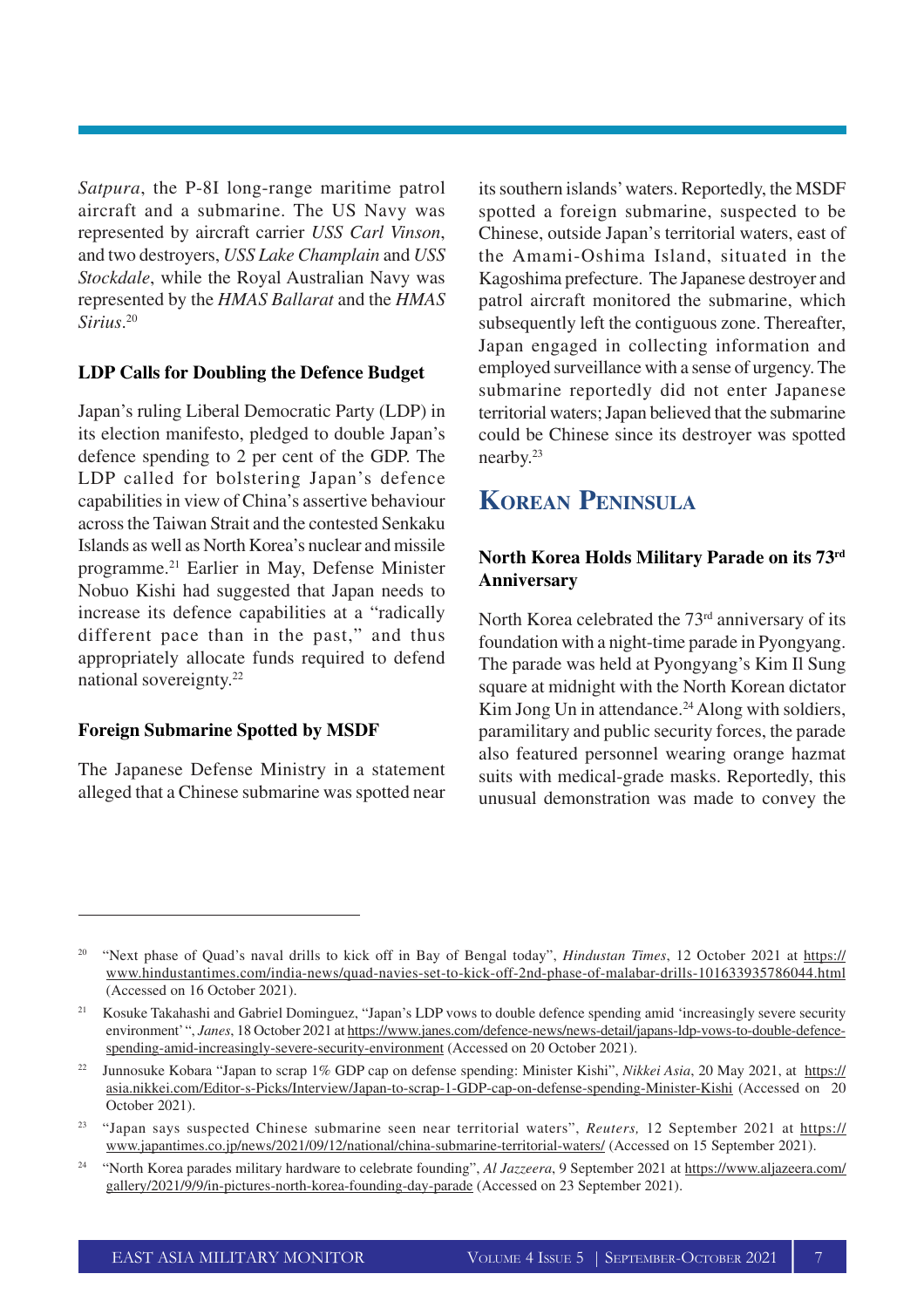country's anti-coronavirus efforts. While some conventional weapons like rocket launchers, antitank missiles were on display, no ballistic missiles were displayed. Furthermore, unlike previous parades, the North Korean leader did not deliver a speech at the event.<sup>25</sup> According to observers, this apparently lack-lustre parade was targeted largely at the domestic audience and intended to promote domestic unity in the face of worsening economic woes, continuing US economic sanctions and COVID-19 restrictions. <sup>26</sup>

#### **Pyongyang Tests Hypersonic Missiles**

North Korea on 29 September, claimed that it had successfully tested its hypersonic missile, *Hwasong-8*. The hypersonic missile launch was the third in a row of missile tests conducted by Pyongyang in September and October. Previously, in September, it tested a cruise missile and a trainlaunched ballistic missile system, and later in October, it conducted a submarine-launched ballistic missile test.<sup>27</sup>

Evidently, this hypersonic missile launch was one of the most ambitious launches in North Korea's history. Post the hypersonic missile test-launch, the state media outlet, Korean Central News Agency (KCNA) described the missile as a strategic weapon that is likely to enhance North Korea's defence capabilities. Explicating the accuracy of the missile, its national defence scientists confirmed the navigational control and stability of the missile. Reportedly, plans to induct hypersonic missiles into Pyongyang's military arsenal have been underway since January 2021. In a meeting of the Party Congress, Kim Jong Un had included a hypersonic missile system in a wish list of five weapons' systems. Noting the significance of the tests, experts opined that hypersonic missiles were a significant addition to Pyongyang's military capability because due to its speed and varied trajectories, these missiles are hard to detect and defend against.<sup>28</sup>

#### **South Korea Developing Powerful Missile**

Reportedly, in response to increasing military threats from North Korea, Seoul is in the final stages of developing a missile as powerful as a nuclear weapon. The three-tonne missile has a flight range of 350 to 400 kilometres and is capable of reaching all areas of North Korea, if launched from around the inter-Korean border. More importantly, it is designed to penetrate underground tunnels and destroy North Korea's nuclear and intercontinental ballistic missiles before they are launched from their underground bases. This missile development programme is part of Seoul's larger aim to strengthen its deterrence and improve strike capabilities and deter any potential act of adventurism from Pyongyang. Amidst increasing

<sup>&</sup>lt;sup>25</sup> "North Korea holds major military parade on anniversary of foundation", *DW*, 9 September 2021 at https://www.dw.com/en/ north-korea-holds-major-military-parade-on-anniversary-of-foundation/a-59128761 (Accessed on 23 September 2021).

<sup>26</sup> Kim Tong-Hyung, "N. Korea, slimmed down Kim Jong Un, enjoy toned-down parade", *Associated Press,* 9 September 2021 at https://apnews.com/article/lifestyle-seoul-business-parades-north-korea-c9721fb45d123e63760c7e58de9eb1e1 (Accessed on 23 September 2021).

<sup>&</sup>lt;sup>27</sup> "North Korea says it fired new 'hypersonic missile'", *BBC*, 29 September 2021 at https://www.bbc.com/news/world-asia-58729701 (Accessed on 30 September 2021).

<sup>28</sup> "North Korea says it tested hypersonic missile", *Al Jazeera*, 29 September 2021 at https://www.aljazeera.com/news/2021/9/29/ north-korea-says-it-tested-hypersonic-missile (Accessed on 30 September 2021).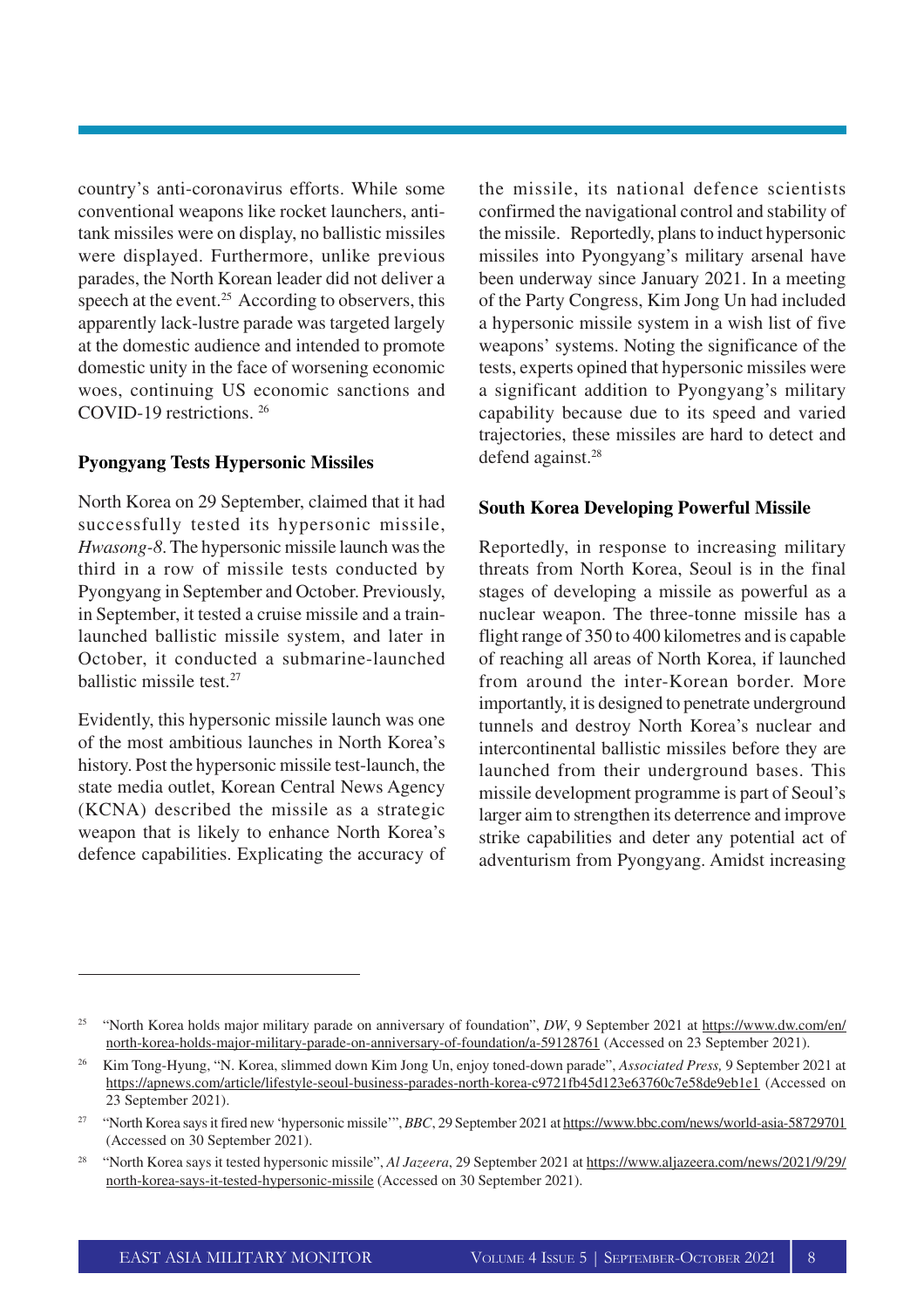tensions in the Korean Peninsula, this latest missile development programme is expected to fuel the conventional arms race between the two Koreas.<sup>29</sup>

#### **South Korea Launches Space Rocket** *Nuri*

In a major step towards advancing its space ambitions, South Korea launched its first indigenously-built rocket on 21 October. The Korean Satellite Launch Vehicle II, codenamed *Nuri*, blasted off from the Naro Space Centre in Goheung, South of Jeolla province. However, according to a Government statement, the rocket failed to put the payload in the targeted orbit and hence did not complete its mission. A Koreanlanguage statement from the Korea Aerospace Research Institute (KARI) suggested that the rocket's third stage might have shut down prematurely, which in turn resulted in failure.<sup>30</sup> Reportedly, South Korea spent an estimated two trillion won to develop *Nuri*, and if the tests had succeeded, Seoul would have become the seventh country in the world to lift one tonne into earth's orbit. Nevertheless, since South Korea is aiming to land a spacecraft on the Moon by 2030, it has planned to carry out four more launches of the *Nuri* until 2027.<sup>31</sup>

<sup>&</sup>lt;sup>29</sup> "S Korea developing missile as powerful as nuclear weapon", *Al Jazeera*, 3 September 2021 at https://www.aljazeera.com/ news/2021/9/3/s-korea-developing-missile-as-powerful-as-nuclear-weapon-report (Accessed on 30 September 2021).

<sup>&</sup>lt;sup>30</sup> Megan Bartels, "South Korea's 1st Nuri rocket fails to put payload in orbit in debut space launch", 21 October 2021 at https:// www.space.com/south-korea-nuri-rocket-launch-failure (Accessed on 30 October 2021).

<sup>&</sup>lt;sup>31</sup> "South Korea launches first homegrown space rocket *Nuri*", BBC, 21 October 2021 at https://www.bbc.com/news/world-asia-58990718 (Accessed on 30 October 2021).